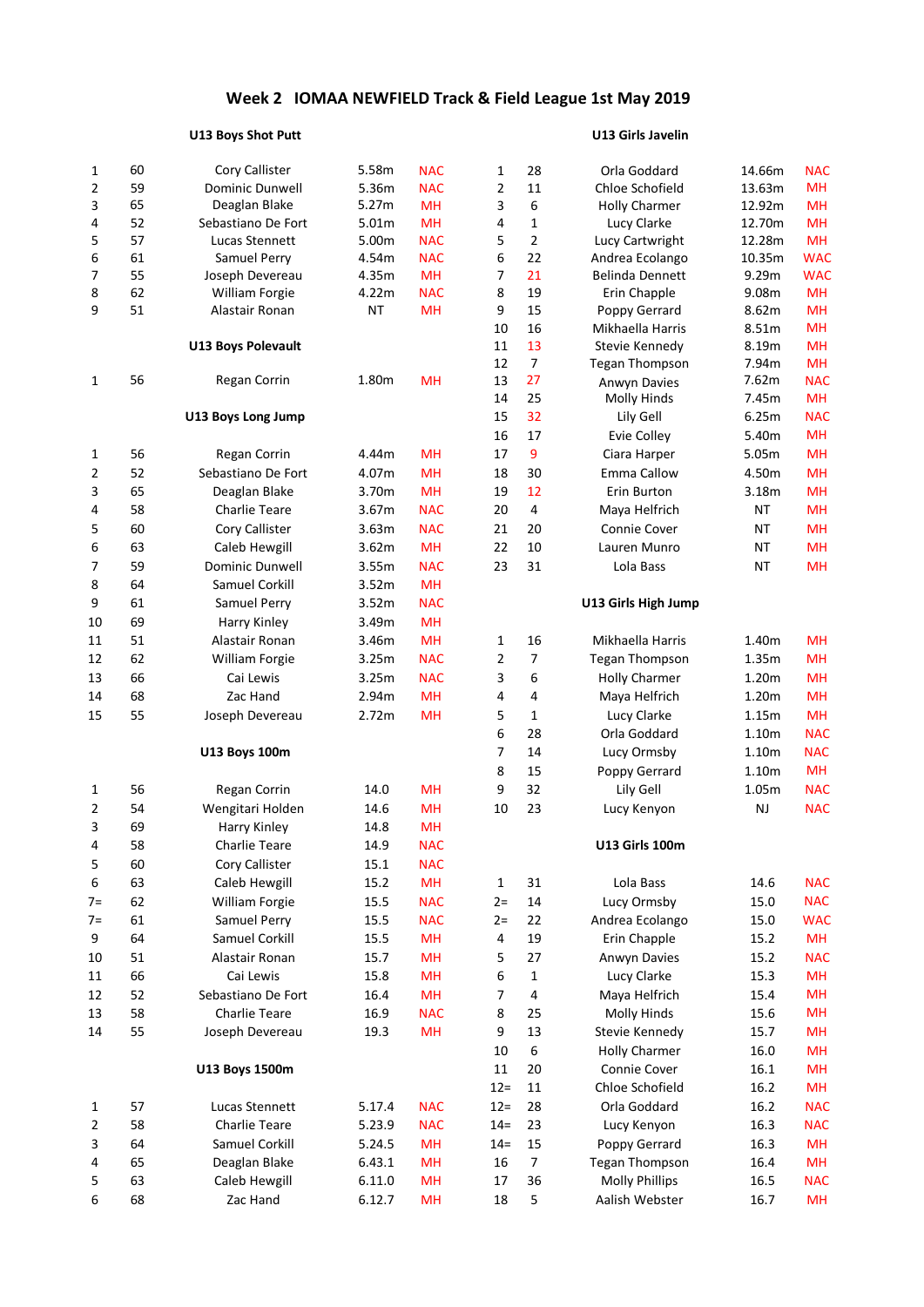| 7              | 69    | Harry Kinley              | 6.34.3 | MH         | 19             | 17             | Evie Colley              | 16.9   | MH         |
|----------------|-------|---------------------------|--------|------------|----------------|----------------|--------------------------|--------|------------|
|                |       |                           |        |            | 20             | $\overline{2}$ | Lucy Cartwright          | 17.0   | <b>MH</b>  |
|                |       | U15 Boys Long Jump        |        |            | 21             | 10             | Lauren Winrow            | 17.2   | <b>MH</b>  |
|                |       |                           |        |            | $22 =$         | 30             | <b>Emma Callow</b>       | 17.7   | <b>MH</b>  |
| 1              | 159   | Sebastian Sgouraditis     | 5.68m  | <b>MH</b>  | $22 =$         | 9              | Ciara Harper             | 17.7   | <b>MH</b>  |
| 2              | 151   | <b>Ben Sinclair</b>       | 4.93m  | <b>MH</b>  | 24             | 12             | Erin Burns               | 18.0   | <b>MH</b>  |
| 3              | 163   | Michael Webber            | 4.90m  | <b>WAC</b> | 25             | 32             | Lily Gell                | 19.0   | <b>NAC</b> |
| 4              | 154   | Ryan Corrin               | 4.66m  | <b>MH</b>  |                |                |                          |        |            |
| 5              | 152   | Leonardo De Fort          | 4.55m  | <b>MH</b>  |                |                | <b>U13 Girls 1500m</b>   |        |            |
| 6              | 155   | Leo Young                 | 4.07m  | MH         |                |                |                          |        |            |
| 7              | 158   | Harley Low                | 2.58m  | <b>MH</b>  |                | 31             | <b>Emma Callow</b>       | 5.51.7 | MH         |
|                |       |                           |        |            | 1              | 16             | Mikhaella Harris         |        | <b>MH</b>  |
|                |       |                           |        |            | 2              |                |                          | 6.00.0 |            |
|                |       | <b>U15 Boys Shot Putt</b> |        |            | 3              | 14             | Lucy Ormsby              | 6.03.4 | <b>NAC</b> |
|                |       |                           |        |            | 4              | 22             | Andrea Ecolango          | 6.06.0 | <b>WAC</b> |
| 1              | 163   | Michael Webber            | 9.55m  | <b>WAC</b> | 5              | $\overline{2}$ | Lucy Cartwright          | 6.17.3 | MH         |
| 2              | 459gu | Ivo Morrey                | 9.00m  |            | 6              | 19             | Erin Chapple             | 6.21.5 | MH         |
| 3              | 154   | Ryan Corrin               | 8.86m  | MH         | 7              | 25             | Molly Hinds              | 6.22.6 | MH         |
| 4              | 156   | William Lashley           | 7.23m  | <b>NAC</b> | 8              | 11             | Chloe Schofield          | 3.34.8 | MH         |
| 5              | 152   | Leonardo De Fort          | 5.35m  | <b>MH</b>  | 9              | 10             | Lauren Winrow            | 6.39.8 | MH         |
|                |       |                           |        |            | 10             | 21             | <b>Belinda Dennett</b>   | 6.40.2 | <b>WAC</b> |
|                |       | <b>U15 Boys 100m</b>      |        |            | 11             | 9              | Ciara Harper             | 6.53.1 | <b>MH</b>  |
|                |       |                           |        |            | 12             | 18             | Lainie Sharpe            | 7.31.9 | <b>NAC</b> |
| 1              | 151   | <b>Ben Sinclair</b>       | 11.8   | MH         |                |                |                          |        |            |
| 2              | 159   | Sebastian Sgouraditis     | 12.0   | MH         |                |                | U15 Girls High Jump      |        |            |
| 3              | 156   | Will Lashley              | 12.2   | <b>NAC</b> |                |                |                          |        |            |
| 4              | 459gu | Ivo Morrey                | 12.4   | $\ast$     | $\mathbf{1}$   | 110            | Ella Crowe               | 1.60m  | <b>NAC</b> |
| 5              | 163   | Michael Webber            | 13.0   | <b>WAC</b> | $2 =$          | 103            | Keira Gray               | 1.40m  | <b>MH</b>  |
| 6              | 158   | Harley Low                | 14.9   | MH         | $2 =$          | 107            | Mairi Harrison           | 1.40m  | <b>MH</b>  |
| 7              | 155   | Leo Young                 | 16.5   | <b>MH</b>  | 4              | 101            | Rosie Long               | 1.40m  | <b>MH</b>  |
|                |       |                           |        |            | 5              | 114            | <b>Madison McMullan</b>  | 1.30m  | <b>WAC</b> |
|                |       | U15 Boys 300m             |        |            |                |                |                          |        |            |
|                |       |                           |        |            |                |                | <b>U15 Girls 300m</b>    |        |            |
|                | 151   | <b>Ben Sinclair</b>       | 36.9   | MH         |                |                |                          |        |            |
| 1              |       |                           |        |            |                |                |                          |        |            |
| 2              | 152   | Leonardo De Fort          | 47.7   | MH         | 1              | 113            | Catherine Perry          | 48.0   | <b>NAC</b> |
|                |       |                           |        |            | 2              | 111            | Mia Dunwell              | 48.8   | <b>NAC</b> |
|                |       | U15 Boys 1500m            |        |            | 3              | 112            | Carla Teece              | 49.4   | <b>NAC</b> |
|                |       |                           |        |            | 4              | 115            | Sienna Dunn              | 49.7   | <b>WAC</b> |
| 1              | 154   | Ryan Corrin               | 4.50.8 | <b>MH</b>  |                |                |                          |        |            |
| 2              | 155   | Leo Young                 | 6.04.3 | <b>MH</b>  |                |                | <b>U15 Girls Javelin</b> |        |            |
|                |       |                           |        |            |                |                |                          |        |            |
|                |       | <b>U17 Men PoleVault</b>  |        |            | 1              | 115            | Sienna Dunn              | 22.81m | <b>WAC</b> |
|                |       |                           |        |            | 2              | 113            | Catherine Perry          | 15.59m | <b>NAC</b> |
| 1              | 264   | Craig Martin              | 3.28m  | MH         | 3              | 111            | Mia Dunwell              | 11.10m | <b>NAC</b> |
| $\overline{2}$ | 259   | Kyle Martin               | 2.70m  | MH         | 4              | 103            | Keira Gray               | 10.01m | <b>MH</b>  |
|                |       |                           |        |            | 5              | 101            | Rosie Long               | 9.83m  | <b>MH</b>  |
|                |       | <b>U17 Men Shot Putt</b>  |        |            | 6              | 107            | Mairi Harrison           | 9.72m  | <b>MH</b>  |
|                |       |                           |        |            | $\overline{7}$ | 104            | Chloe Webster            | 6.89m  | <b>MH</b>  |
| 1              | 259   | Kyle Martin               | 8.97m  | <b>MH</b>  | 8              | 112            | Carla Teece              | 6.59m  | <b>NAC</b> |
| 2              | 264   | Craig Martin              | 8.74m  | <b>MH</b>  |                |                |                          |        |            |
| 3              | 260   | Joshua Callow             | 8.70m  | <b>MH</b>  |                |                | <b>U15 Girls 100m</b>    |        |            |
| 4              | 254   | James Margrave            | 8.66m  | <b>NAC</b> |                |                |                          |        |            |
|                |       |                           |        |            | 1              | 103            | Keira Gray               | 13.6   | MН         |
|                |       | U17 Men Long Jump         |        |            | $\overline{2}$ | 112            | Carla Teece              | 13.8   | <b>NAC</b> |
|                |       |                           |        |            | 3              | 110            | Ella Crowe               | 13.9   | <b>NAC</b> |
|                |       |                           |        |            |                |                |                          |        |            |
| 1              | 254   | James Margrave            | 5.68m  | <b>NAC</b> | 4              | 101            | Rosie Long               | 14.7   | <b>MH</b>  |
| 2              | 264   | Craig Martin              | 5.12m  | <b>MH</b>  | $5=$           | 115            | Sienna Dunn              | 14.8   | <b>WAC</b> |
|                |       |                           |        |            | $5=$           | 106            | Natalie Clark-Smith      | 14.8   | <b>MH</b>  |
|                |       | <b>U17 Men 400m</b>       |        |            | $\overline{7}$ | 105            | Jessica Bareham          | 14.9   | <b>MH</b>  |
|                |       |                           |        |            | 8              | 114            | <b>Madison McMullan</b>  | 15.0   | <b>NAC</b> |
| 1              | 259   | Kyle Martin               | 61.5   | <b>MH</b>  | 9              | 104            | Chloe Webster            | 16.7   | <b>MH</b>  |